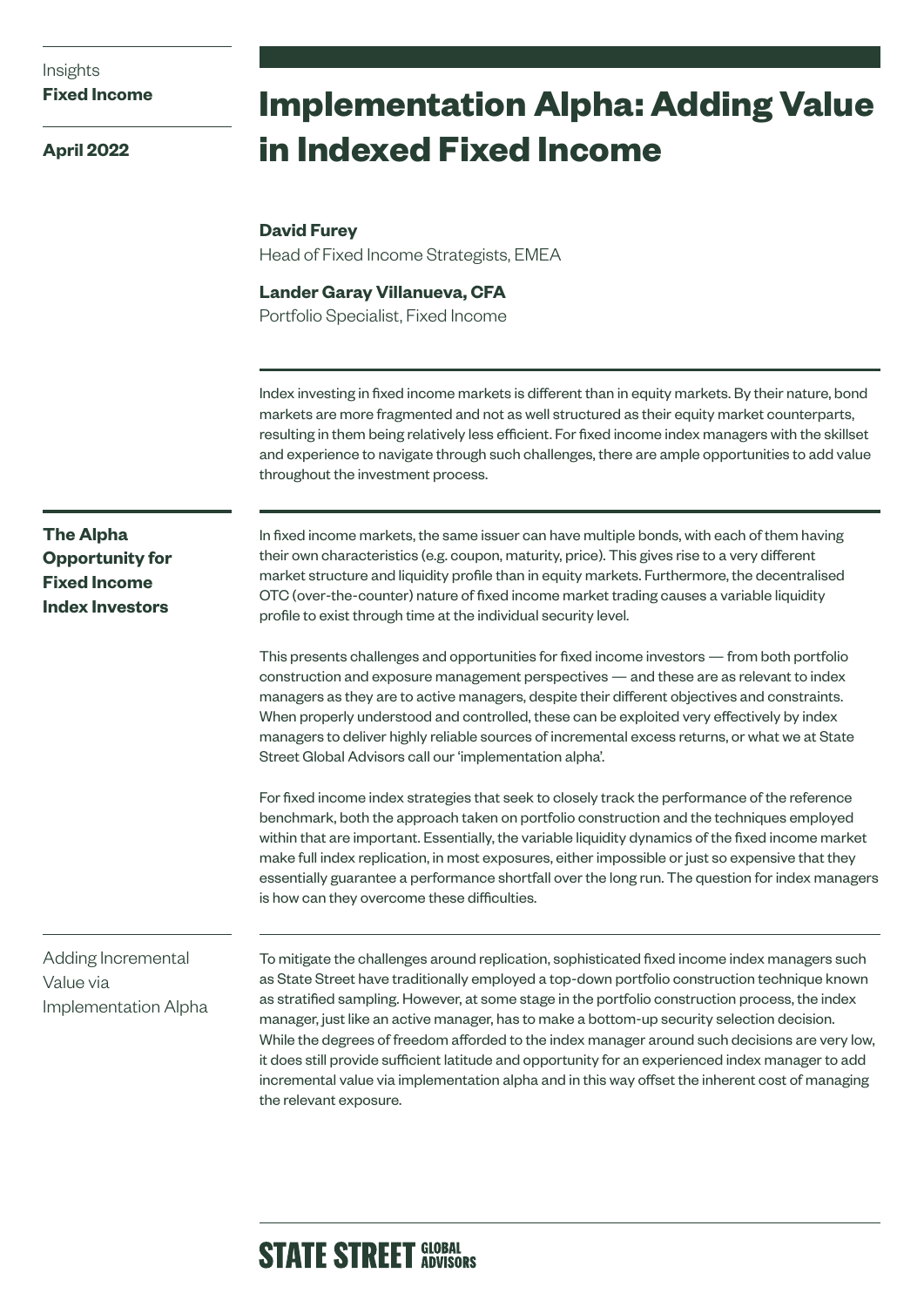Interestingly, it is in the more complex and liquidity-challenged fixed income exposures where the opportunities to add incremental value are greatest. Markets such as credit or emerging markets have higher idiosyncratic risks and higher turnover, while liquidity is not as abundant as in more 'vanilla' exposures such as developed market government bonds. This translates into higher trading costs as is clearly illustrated in the chart in Figure 1. Therefore, any highlyreplicated approach in these exposures is guaranteed to deliver a performance shortfall versus the benchmark that will compound itself over the long run. To avoid this, and as already highlighted, at State Street Global Advisors we have developed a more pragmatic approach that employs sophisticated techniques to deliver the performance of fixed income benchmarks more effectively.

#### Figure 1 **Full Replication Not Always Feasible in Fixed Income**



Source: State Street Global Advisors, Bloomberg Finance LP as of 31 December 2021. The information contained above is for illustrative purposes only.

#### **Employing an Active Mindset in Portfolio Construction**

Given the fragmented nature of the fixed income market and its variable liquidity dynamics, an active mindset is necessary throughout the portfolio construction process — whether you are an active or an index (or "passive") manager. Because of the higher inherent costs and turnover associated with the more complex exposures, in particular, some investors question whether index managers can closely track the performance of their reference benchmarks. The reality is that index managers need to adopt a pragmatic approach to achieve benchmark returns, given the aforementioned difficulties around full index replication.

At State Street Global Advisors, we like to think of ourselves as an active manager operating within very tight risk constraints or, alternatively, as an active manager with a very low risk budget. As a highly experienced index manager that is comfortable operating within tight constraints along each risk dimension, we seek to exploit some of the inefficiencies that persist in fixed income markets for the ultimate benefit of our client portfolios.

## Leveraging Innovative Techniques

To achieve our goals requires a sophisticated investment process alongside advanced quantitative techniques and technological platforms, something we have worked diligently to develop and refine over more than 25 years.<sup>1</sup> Supported by advanced investment management systems that integrate proprietary analytical tools we have been able to identify, harvest, and scale these micro inefficiencies in a very effective way. Additionally, our ongoing drive to innovate has resulted in the launch of our internal investment platform that further enhances and systematises portfolio construction decisions while helping our portfolio managers to evaluate multiple factors simultaneously. This underpins the application and effectiveness of these techniques.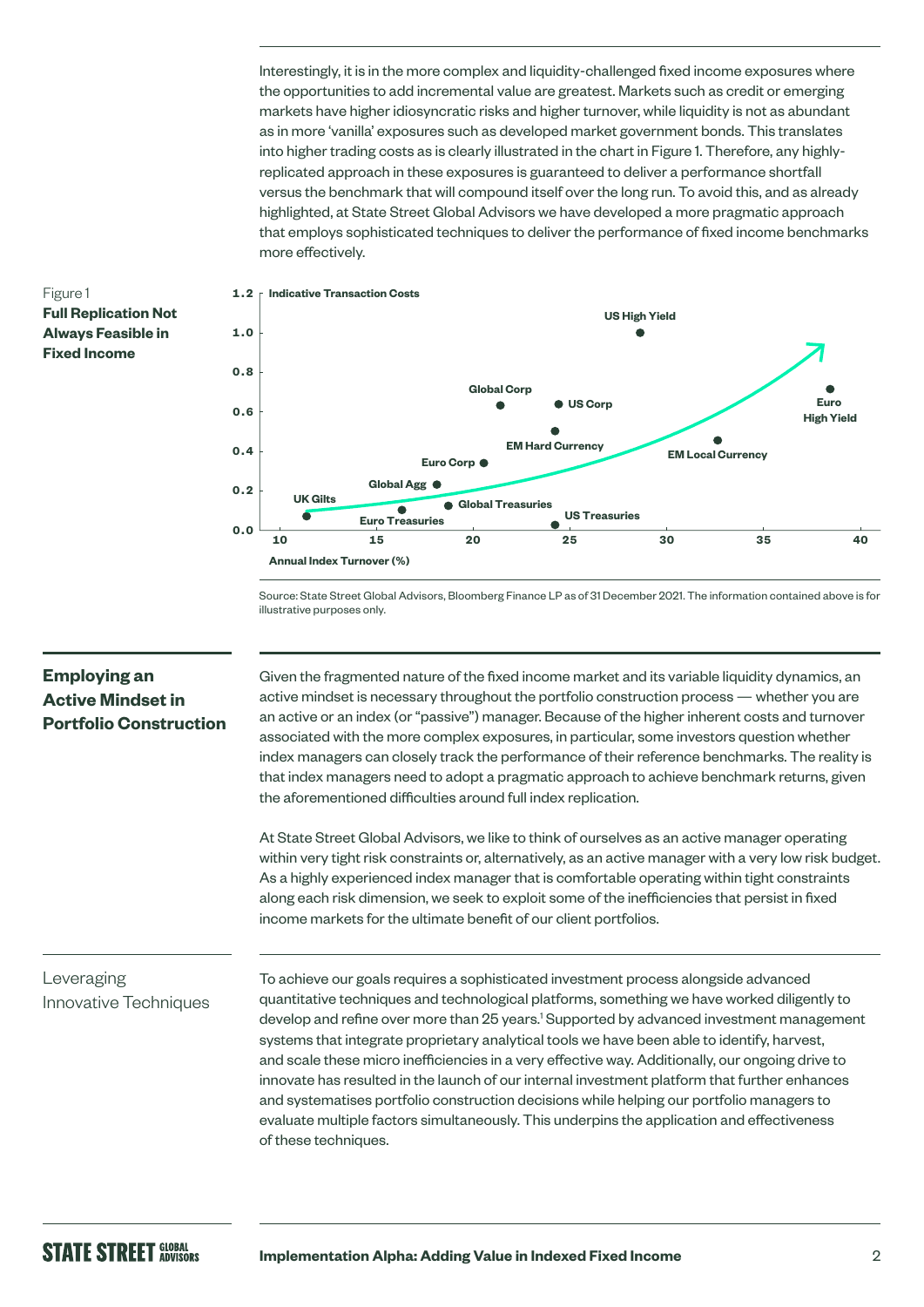## **Delivering Implementation Alpha**

The techniques that we employ are highly effective in exploiting the liquidity and structural inefficiencies of fixed income markets that give rise to a highly reliable source of added value. We lay out below how those techniques are utilised. When this is done well, it results in what we call implementation alpha.

Reducing Drag From Transaction Costs

We seek to minimise turnover by being thoughtful about when, whether, and how we trade. We typically achieve significantly lower turnover than the reference indices by holding on to bonds that may have fallen out of the index but still offer value. For example, in our flagship Euro Corporate Bond Strategy, turnover was 15.3% in 2021 compared to 35.9% for the benchmark Bloomberg Euro Corporate index.<sup>2</sup> Knowing when not to trade can be as important as knowing when to trade as it reduces overall transaction costs and can also add incremental value from the bonds we retain.

When we decide to trade, strong trading execution is essential in controlling and minimising transaction costs. Unlike some firms that utilise only one trading location for all their trades, our trading operation is decentralised — we have three regional fixed income trading desks in North America, Europe and Asia. Each is responsible for trades within its geographic region and is staffed by specialist trading professionals with deep knowledge of local markets and sectors and interact directly with local counterparties.

Our dedicated traders leverage their large counterparty panel of relationships as well as buy-side to buy-side electronic trading platforms and venues in order to minimise portfolio transaction costs. In addition, our large ETF business allows us valuable insights into bond market liquidity dynamics and positioning through the management of intraday flows (in-kind baskets). Furthermore, being a manager of predominantly indexing strategies our flows are therefore broad, diversified and highly granular. This makes us a desirable counterparty to trade with and because of this we are also better able to execute inside the full market bid/offer as these small ticket sizes are more easily managed in the market.

### Exploiting Fixed Income Market Inefficiencies

As already noted, inefficiencies still exist in fixed income markets today despite tremendous improvements in liquidity from electronic trading. A skilled index manager can take advantage of the multitude of micro inefficiencies at the bond level, rather than the broad and less reliable macro inefficiencies at the sector or country level. We will always aim to keep risk alignment very tight at the broader levels, but we find that opportunities arise constantly at the issuer and security level.

**New Issue Premia** We know that the new issue premium represents a key source of potential excess return. In our experience, we estimate that on average over the last few years, each new issue in the Euro Investment Grade Corporate bond market has delivered price benefits of 0.30-0.80% from launch date to index inclusion date.<sup>3</sup> The contribution to portfolio performance is a function of our degree of participation and allocation in new issues, as well as the volume of new issues. We participate in the majority of new issues that are due to enter the benchmark.

Unlike unconstrained/active managers that can inflate their orders far above what they ultimately receive, we have typically achieved allocations in line with our application — this is largely due to the consistency of our orders and the nature of our business in providing almost permanent funding as a predominantly index manager. This new issue premium is therefore a highly reliable and low-risk source of excess returns that we also seek to exploit prudently and consistently within our tight risk constraints for the benefit of our client portfolios.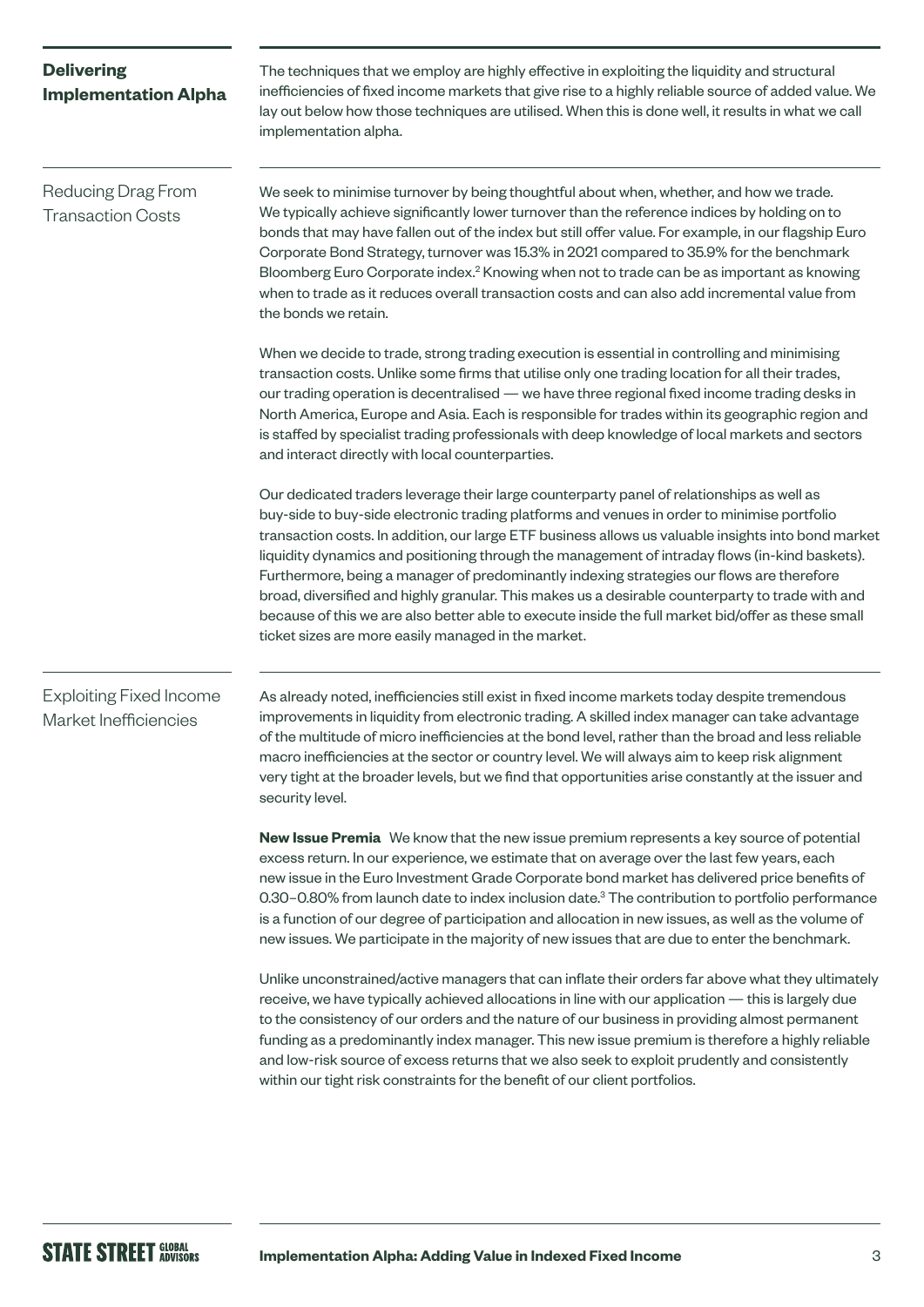**Security Selection** This process seeks to continuously match the portfolio exposures to the index as efficiently as possible. As index investors, we hold most bonds in the index and have long intended holding periods. Therefore, as market conditions change and existing holdings become rich, we are generally well positioned to exploit these persistently-occurring micro opportunities. We can execute relative value trades to improve portfolio yield and exploit pockets of richness in our portfolios across the securities of the issuer. We estimate that we can reliably add a few basis points to our portfolios' performance through a variety of security selection relative value strategies.

**Proactive Management of Index Events** Proactively managing index changes such as upgrades/downgrades or corporate actions enables us to achieve more optimal outcomes for our clients' portfolios. For example, we will monitor and manage downgraded issuers' exposures and market liquidity very carefully to assess when downgraded bonds should be sold in relation to when they are dropped from the index.

## **Delivering Returns Efficiently**

While our investment approach is highly process-driven to ensure tight risk alignment, human judgement is ultimately behind every investment decision. We deliberately allow small degrees of latitude to our investment team and traders to add incremental value throughout the process — but all within the objective of delivering the index returns as efficiently as possible. Figure 2 illustrates the key sources of our value add techniques and how they can lead to a positive outcome.



Source: State Street Global Advisors, Bloomberg, Barclays Live as at 31/12/2021. The information contained above is for illustrative purposes only.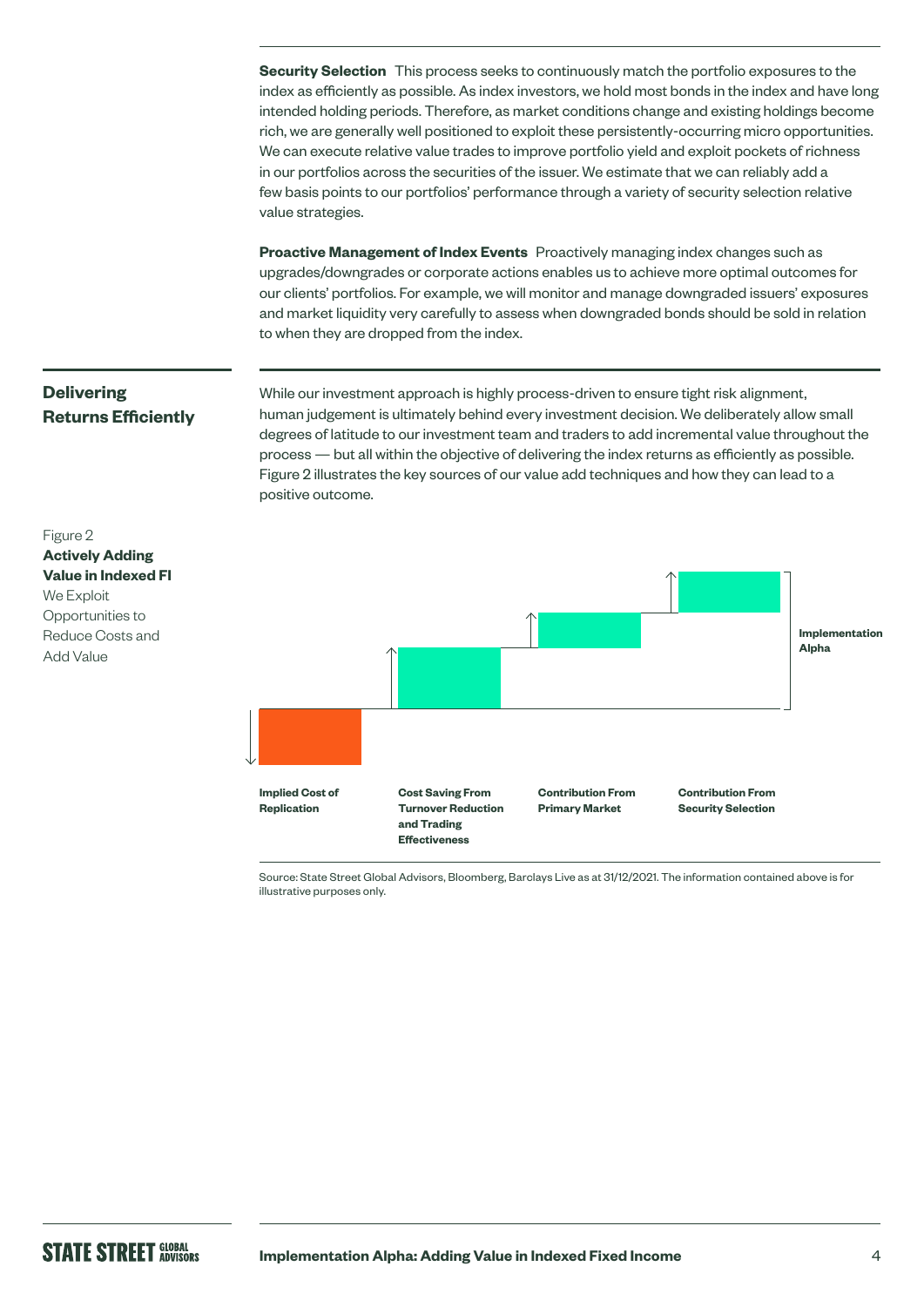#### **In Conclusion**

Delivering benchmark returns in fixed income exposures requires far more that a 'passive' mindset. As we have illustrated, it requires a more pragmatic approach and active mindset in order to overcome the implementation challenges and costs that arise in the more fragmented and less efficient fixed income market.

At State Street Global Advisors, our experience of managing fixed income indexing strategies through multiple market cycles, crises, and conditions have enabled us to continuously refine and enhance our indexing investment process. This approach, and the advanced portfolio construction techniques employed within it, recognise both the challenges of fixed income implementation and the highly reliable opportunities that exist to also add incremental value. We achieve this within very tight risk constraints, even in the more complex exposures like credit and emerging market debt. We therefore like to approach fixed income indexing pragmatically and with an active mindset but of course within the very tight risk constraints of an index approach.

#### **Endnote**

- 1 State Street Global Advisors began managing fixed income index assets in 1995.
- 3 Source: State Street Global Advisors, Bloomberg Finance LP as of 31 December 2021.
- 2 Source: State Street Global Advisors, Bloomberg as of 31 December 2021.